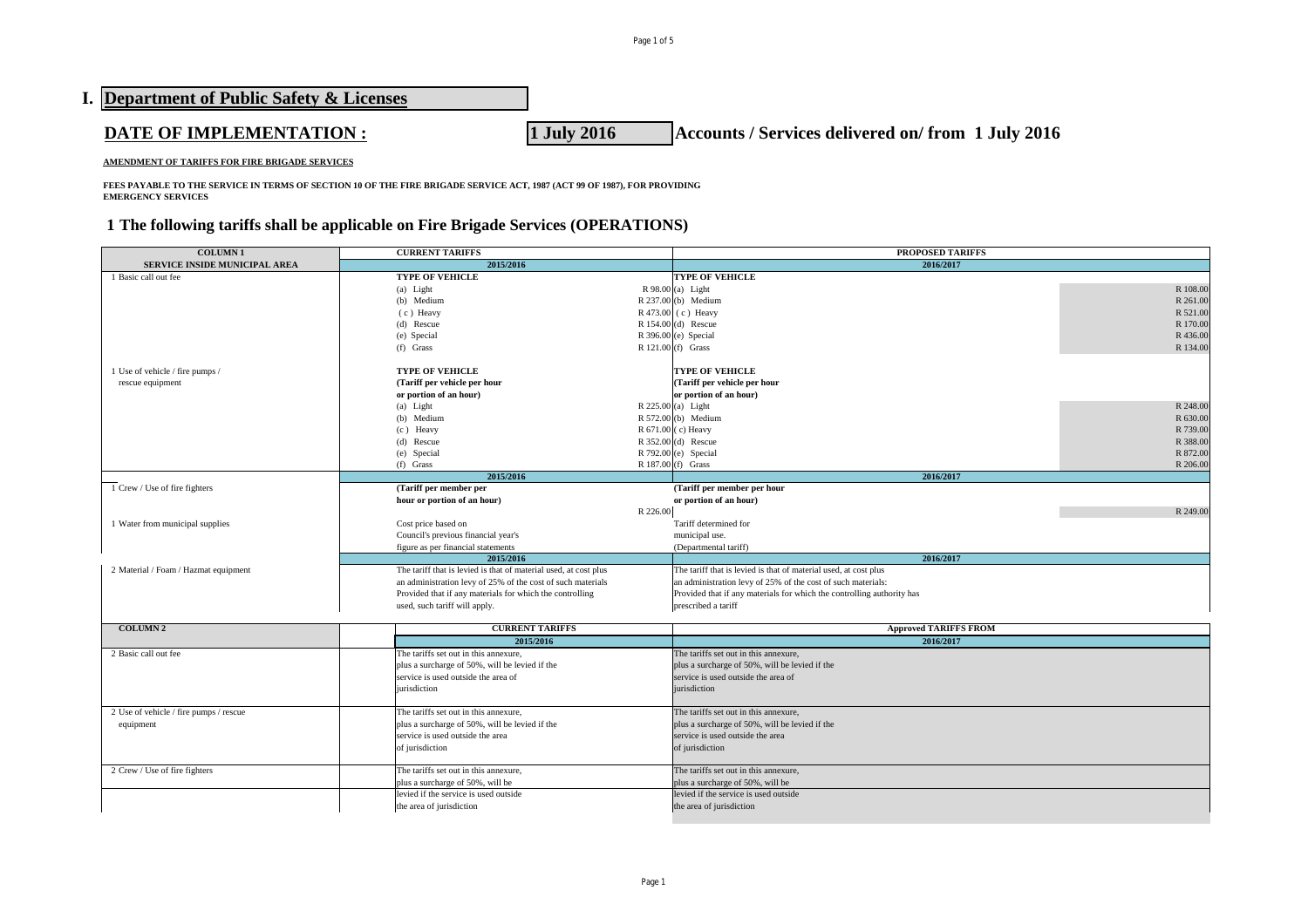| <b>COLUMN 2</b>                 | <b>CURRENT TARIFFS</b>                                           | <b>Approved TARIFFS FROM</b>                                     |
|---------------------------------|------------------------------------------------------------------|------------------------------------------------------------------|
|                                 | 2015/2016                                                        | 2016/2017                                                        |
| 2 Water from municipal supplies | Tariff determined for<br>municipal use.<br>(Departmental tariff) | Tariff determined for<br>municipal use.<br>(Departmental tariff) |
| 3 Material / Foam /             | The tariffs set out in this annexure,                            | The tariffs set out in this annexure,                            |
| Hazmat equipment                | plus a surcharge of 50%, will be levied                          | plus a surcharge of 50%, will be levied                          |
|                                 | if the service is used outside                                   | if the service is used outside                                   |
|                                 | the area of jurisdiction                                         | the area of jurisdiction                                         |

#### 1.1 **USE OF CREW MEMBERS**

Tariff per member is for an hour or portion of an hour (Time is calculated from arrival up to departure)

#### 1.2 **USE OF MATERIALS**

The tariff that is levied is that of materials used, at cost, plus and administration levy of 25% of the cost of such materials: Provided that if any materials for which the controlling authority has prescribed a tariff are used, such tariff will apply.

#### 1.3 **USE OF THE SERVICE OUTSIDE THE JURISDICTION OF THE CONTROLLING AUTHORITY**

The tariffs set out in this annexure, plus a surcharge of 50%, will be levied if the Service is used outside the area of jurisdiction.

#### 1.4 **REBATE**

If the service is used for a building that is used exclusively for residential purposes, the Chief Fire Officer may, at his/her discretion, limit the total amount payable in respect of Column 1 and 2 above to a minimum of R2000.00.

## **2 The following tariffs shall be applicable on Fire Brigade Services (TRAINING) 1 July 2016**

**Accounts / Services delivered on/ from 1 July 2016**

| <b>COLUMN 3</b>                                | <b>CURRENT TARIFFS</b>                                                             | PROPOSED TARIFFS FROM                                                                                                                   |  |  |
|------------------------------------------------|------------------------------------------------------------------------------------|-----------------------------------------------------------------------------------------------------------------------------------------|--|--|
| <b>FIRE EXTINGUISHER TRAINING (8 HOURS)</b>    | 2015/2016                                                                          | 2016/2017                                                                                                                               |  |  |
| 1 Training per delegate at local fire station  | R 581.90                                                                           | R 640.09                                                                                                                                |  |  |
| 2 Training per delegate not at fire station    | Plus travelling cost<br>determined by Council in                                   | R 1 331.00<br>R 1 210.00 Plus travelling cost determined<br>by Council in accordance with the                                           |  |  |
|                                                | accordance with the Department<br>of Transport Tariffs                             | Department of Transport Tariffs                                                                                                         |  |  |
| <b>COLUMN 4</b>                                | <b>CURRENT TARIFFS</b>                                                             | <b>Approved TARIFFS FROM</b>                                                                                                            |  |  |
| <b>BASIC FIRE FIGHTING TRAINING (40 HOURS)</b> | 2015/2016                                                                          | 2016/2017                                                                                                                               |  |  |
| 1 Training per delegate at local fire station  | R 1 342.00                                                                         | R 1 476.20                                                                                                                              |  |  |
| 2 Training per delegate not at fire station    | Plus travelling cost<br>determined by Council in<br>accordance with the Department | R 2 831.40<br>R 2 574.00 Plus travelling cost determined by<br>Council in accordance with the Department of<br><b>Transport Tariffs</b> |  |  |
|                                                | of Transport Tariffs                                                               |                                                                                                                                         |  |  |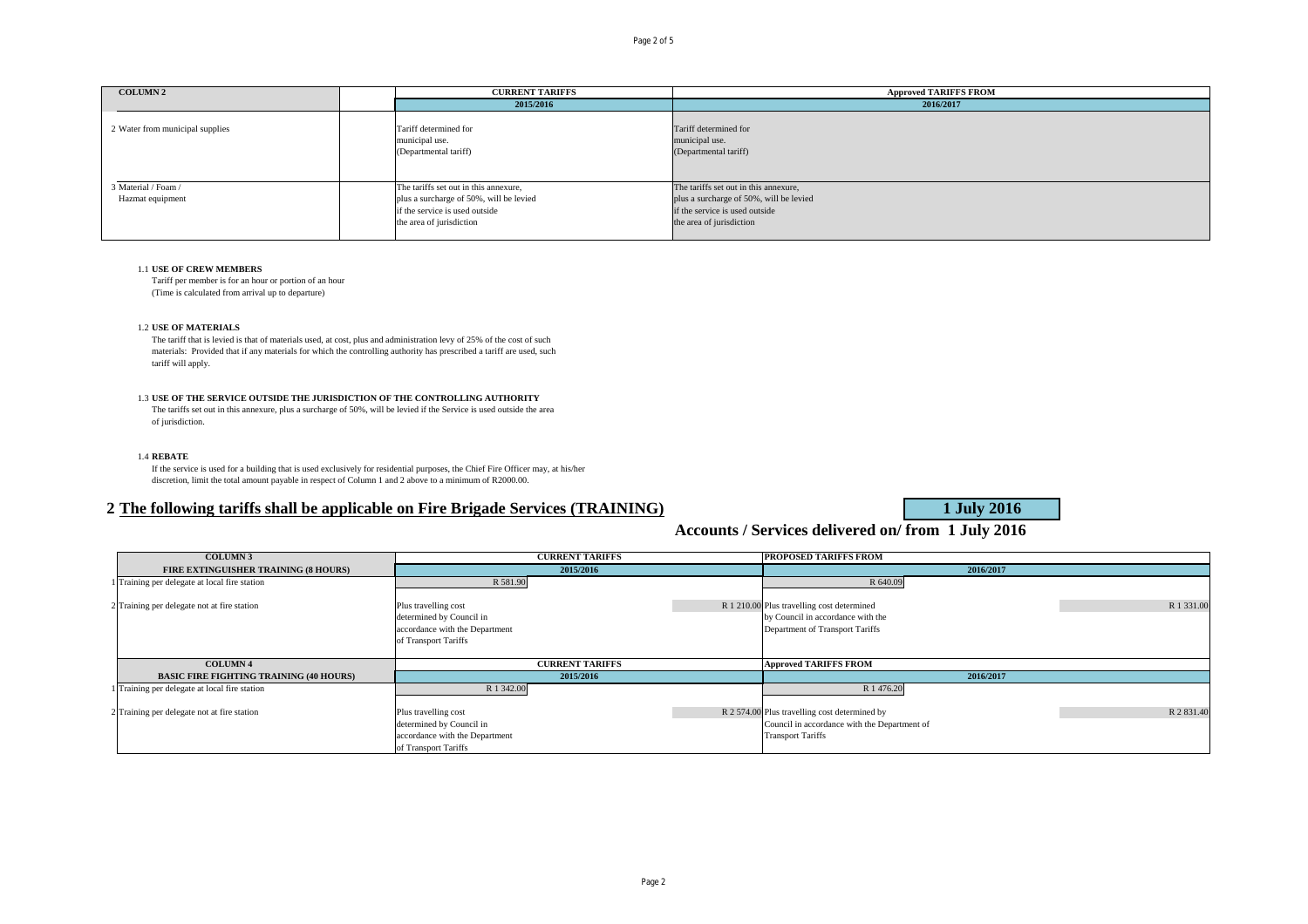## 2 The following tariffs shall be applicable on Fire Brigade Services (TRAINING) **1 July 2016**

**Accounts / Services delivered on/ from 1 July 2016**

#### **The following tariffs shall be applicable on Fire Brigade Services (STORAGE, USE AND HANDLING OF HAZARDOUS SUBSTANCES)**

| <b>COLUMN 5</b>                                      | <b>CURRENT TARIFFS</b> | <b>TARIFFS FROM</b> |
|------------------------------------------------------|------------------------|---------------------|
| <b>DESCRIPTION</b>                                   | <b>TARIFFS FROM</b>    |                     |
|                                                      | 2015/2016              | 2016/2017           |
|                                                      | Yearly                 | Yearly              |
| Dry-cleaning room (EACH)                             | R 396.00               | R 436.00            |
| 2 Mixing room (EACH)                                 | R 396.00               | R 436.00            |
| 3 Spray room (EACH)                                  | R 396.00               | R 436.00            |
| 4 Carbide store (EACH)                               | R 396.00               | R 436.00            |
| 5 Liquid petroleum gas installations (EACH)          | R 396.00               | R 436.00            |
| 6 Group 1: Explosives - Fire works                   | R 330.00               | R 363.00            |
| 7 Group II: Gas                                      |                        | R 0.00              |
| 7 Not more than 600kg                                | R 330.00               | R 363.00            |
| 7 600kg but not more than 9000kg                     | R495.00                | R 545.00            |
| 9000kg but not more than 100 000kg                   | R 792.00               | R 872.00            |
| 7 Bulk Depot - more than 100 000kg                   | R 2 365.00             | R 2 602.00          |
|                                                      |                        | R 0.00              |
| 8 Group III: Flammable liquids                       |                        | R 0.00              |
| 8 Capacity up to and including 2.300 liters          | R 330.00               | R 363.00            |
| 8 Capacity from 2,301 liters to 4,500 liters         | R 407.00               | R 448.00            |
| 8 Capacity from 4,501 liters to 23,000 liters        | R 561.00               | R 618.00            |
| 8 Capacity from 23,001 liters to 100 000 liters      | R 792.00               | R 872.00            |
| 9 Capacity from 100 001 liters to 200 000 liters     | R 946.00               | R 1 041.00          |
| 9 Bulk Depot - more than 200 000 liters              | R 2 365.00             | R 2 602.00          |
| 9 Group IV Flammable solids                          | See point $8(5)$       | See point 8(5)      |
| 10 Group V: Oxidizing agents and organic peroxides   | See point $8(5)$       | See point $8(5)$    |
| 11 Group VI: Toxic / Infective substances            | See point $8(5)$       | See point $8(5)$    |
| 12 Group VII: Radio active                           | See point $8(5)$       | See point $8(5)$    |
| 13 Group VIII: Corrosive / caustic substances        | See point $8(5)$       | See point $8(5)$    |
| 14 Group IX: Miscellaneous substances                | See point $8(5)$       | See point 8(5)      |
| 15 Transfer of certificate of registration or permit | R 561.00               | R 618.00            |
| 16 Duplicate document                                | R 748.00               | R 823.00            |
| 17 Payment of yearly fees                            |                        |                     |

 For the issue of every certificate of registration or permit the yearly charges shall be as prescribed in this schedule: Provided that if liability to pay charges arises on or after 01 July in a year, the charges payable shall be half the yearly charges.

For the annual renewal of a certificate of registration or permit, the charges ahll be as prescribed in this schedule.

**The following tariffs shall be applicable on Fire Brigade Services on TARIFF OF CHARGES IN RESPECT OF INSPECTION OF** 

**VEHICLES TRANSPORTING HAZARDOUS SUBSTANCES**

| <b>COLUMN 6</b><br><b>DESCRIPTION</b>                                               | <b>CURRENT TARIFFS</b><br><b>TARIFFS FROM</b> | <b>Approved TARIFFS FROM</b> |
|-------------------------------------------------------------------------------------|-----------------------------------------------|------------------------------|
|                                                                                     | 2015/2016                                     | 2016/2017                    |
|                                                                                     | Yearly                                        | Yearly                       |
| 1 Road tank trailer                                                                 | R 407.00                                      | R 448.00                     |
| 2 Motor vehicle, other than a road tank trailer, design to be used for the          | R 407.00                                      | R 448.00                     |
| conveyance of hazardous substances in excess of the amount permitted                |                                               |                              |
| 3 Any vehicle, other than a motor vehicle or a road tank trailer, design to be used | R 407.00                                      | R 448.00                     |
| for the conveyance of hazardous substances in excess of the amount permitted        |                                               |                              |

| <b>CURRENT TARIFFS</b><br><b>TARIFFS FROM</b> |  | <b>Approved TARIFFS FROM</b> |  |  |
|-----------------------------------------------|--|------------------------------|--|--|
| 2015/2016                                     |  | 2016/2017                    |  |  |
| Yearly                                        |  | Yearly                       |  |  |
| R 407.00                                      |  | R 448.00                     |  |  |
| R 407.00                                      |  | R 448.00                     |  |  |
| R 407.00                                      |  | R448.00                      |  |  |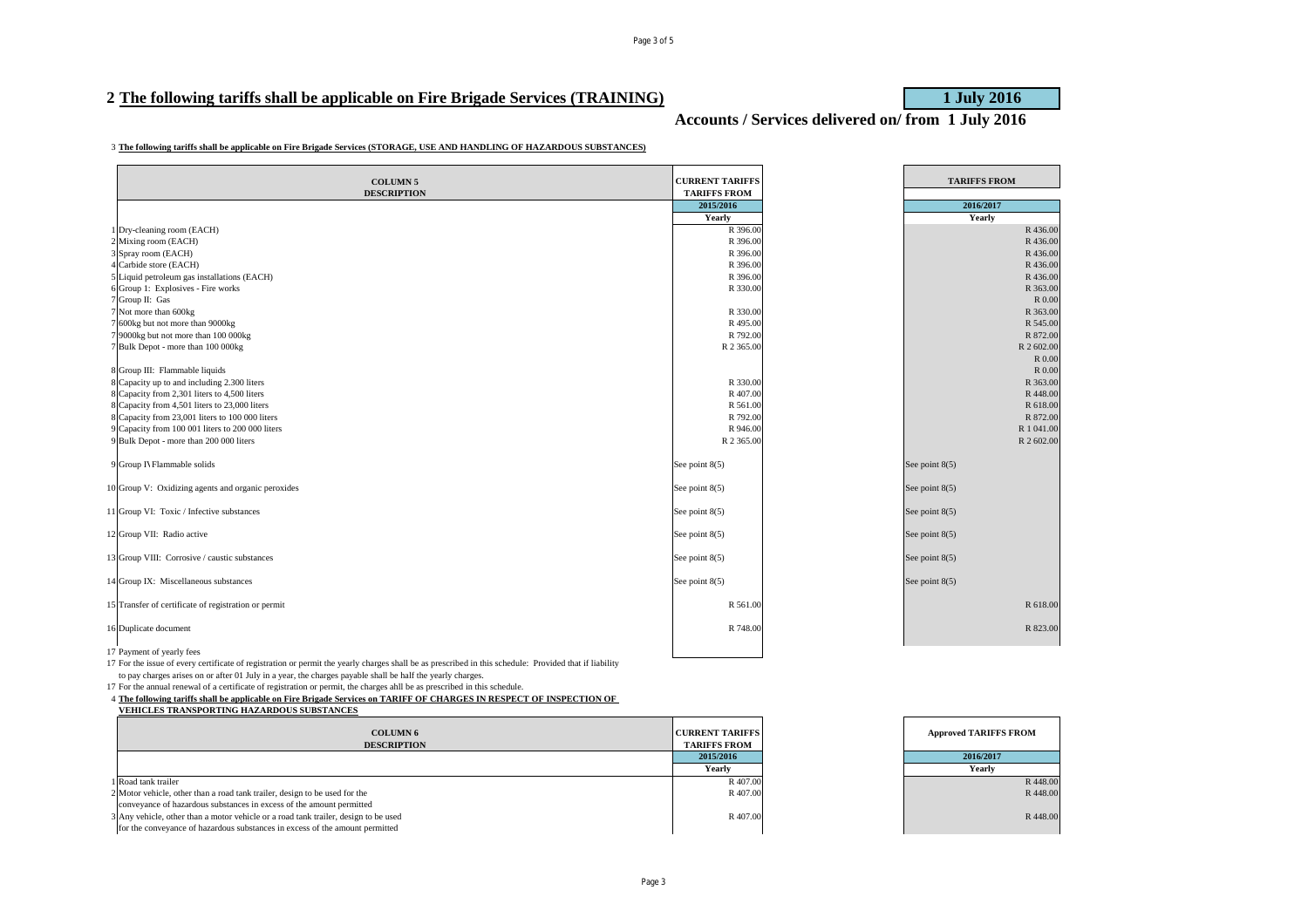## 5 **The following tariffs shall be applicable on Fire Brigade Services on TARIFF OF CHARGES IN RESPECT OF FIRE PREVENTION**

**INSPECTIONS CARRIED OUT ON PREMISES**

| <b>COLUMN 7</b><br><b>DESCRIPTION</b> | <b>CURRENT TARIFFS</b><br><b>TARIFFS FROM</b> | <b>Approved TARIFFS FROM</b> |
|---------------------------------------|-----------------------------------------------|------------------------------|
|                                       | 2015/2016                                     | 2016/2017                    |
|                                       | Yearly                                        | Yearly                       |
|                                       | R 374.00                                      | R 412.00                     |
| 1 Per Fire Prevention Inspection      |                                               |                              |

#### 6 **The following tariffs shall be applicable on Fire Brigade Services on TARIFF OF CHARGES IN RESPECT OF APPLICATION FOR POPULATION CERTIFICATES ON PREMISES**

| <b>COLUMN 8</b>          | <b>CURRENT TARIFFS</b> | <b>Approved TARIFFS FROM</b> |
|--------------------------|------------------------|------------------------------|
| <b>DESCRIPTION</b>       | <b>TARIFFS FROM</b>    |                              |
|                          | 2015/2016              | 2016/2017                    |
|                          | Yearly                 | Yearly                       |
| 1 Population certificate | R 748.00               | R 823.00                     |
|                          |                        |                              |

### 7 **The following tariffs shall be applicable on Fire Brigade Services on TARIFF OF CHARGES IN RESPECT OF REGISTRATION TO INSTALL AND MAINTAIN FIRE FIGHTING EQUIPMENT**

| <b>COLUMN9</b><br><b>DESCRIPTION</b>                          | <b>CURRENT TARIFFS</b><br><b>TARIFFS FROM</b> | <b>Approved TARIFFS FROM</b> |
|---------------------------------------------------------------|-----------------------------------------------|------------------------------|
|                                                               | 2015/2016                                     | 2016/2017                    |
|                                                               | Yearly                                        | Yearly                       |
| 1 Certificate to install and maintain fire fighting equipment | R 308.00                                      | R 339.00                     |



#### 8 **GENERAL DIRECTIVES FOR THE PAYMENT OF THE ABOVE FEES**

- 1 All certificates of registration, certificates of fitness and/or spraying permits will be valid for twelve calendar months. A written application for the renewal of the certificate or permit must reach the Service at least one calendar month prior to the expiry thereof.
- 2 When application is made for registration, the appropriate application form, correctly completed in full, must be accompanied by the prescribed fees.
- 3 All the appropriate application forms are available from the Service and must be completed in full, where applicable, is duly signed.
- 4 If, for whatever reason, the Service rejects an application for any certificate of registration, certificate of fitness or any permit, the applicant must, within 14 days (excluding weekends and public holidays) of the date of rejection, take corrective steps to ensure that the document in question is issued at no additional cost, failing which the applicant must pay the prescribed fees again.
- 5 a. The tariff for premises that are liable for registration in respect of column 5 (point 9 to 14), or a combination **2015/2016 2016/2017** of them, will be a single fee of R672.00, irrespective of the combination of items: Provided that such combination applies to one premises and is under the same control. R 896.00 R 896.00 R 896.00 R 896.00
- b. If there are different divisions and/or affiliates within a business and/or company situated on the same premises but each division and/or affiliate is managed separately, each division and/or affiliate is liable to registration separately.

#### 9 **EXEMPTION**

The fees payable in terms of the above are not applicable to property of the controlling authority, unless the property is leased.

#### 10 **ADJUSTMENT IN FEES PAYABLE TO THE SERVICE AS CONTAMPLATED IN COLUMN 1 TO 9 OF THIS ANNEXURE**

The Service must ensure that all fees referred to in Column 1 to 9 of this annexure are adjusted to keep trend with inflation according to the consumer price index.